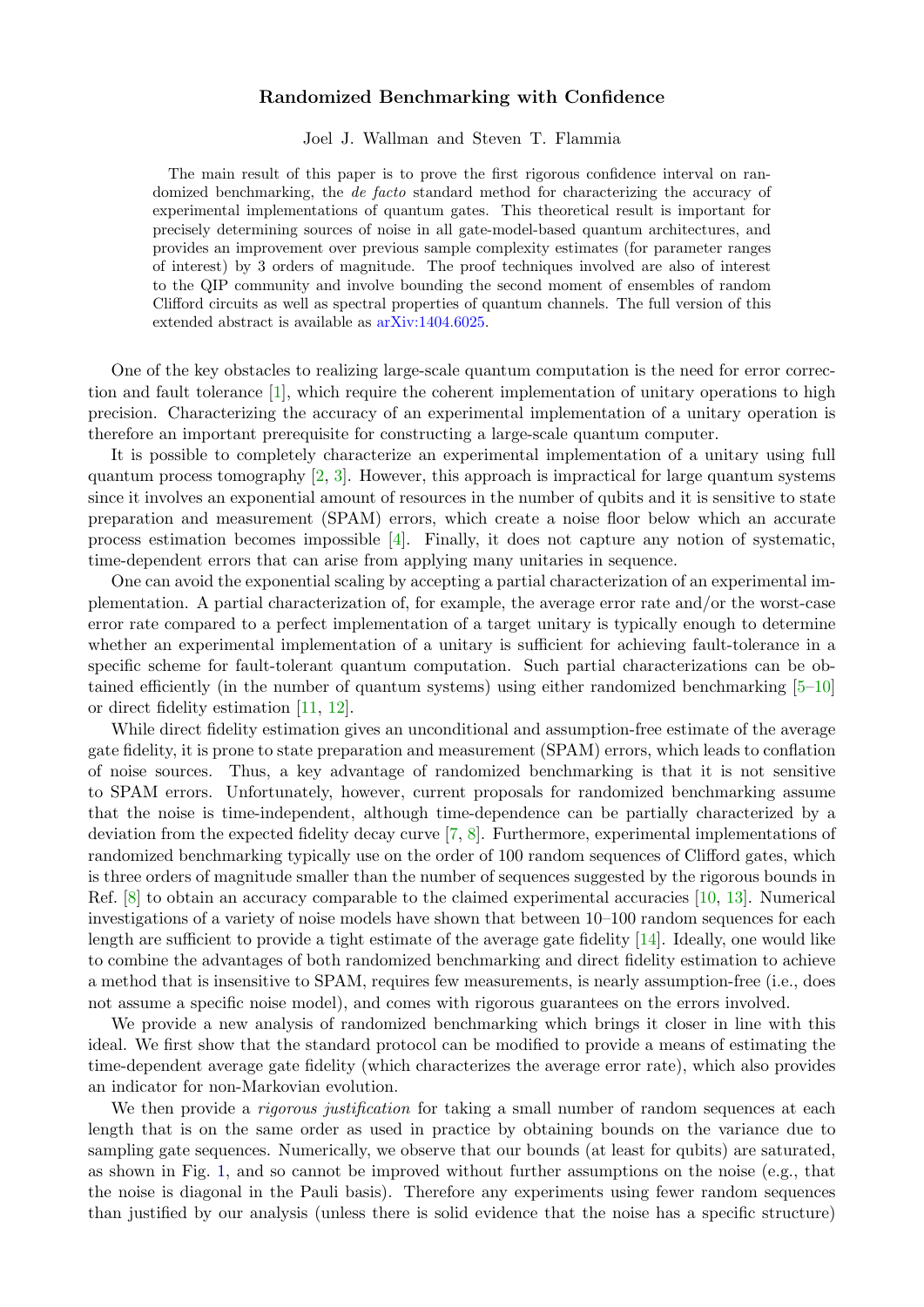

<span id="page-1-0"></span>FIG. 1. Plot of benchmarking variance as a function of gate sequence length. Our upper bound on the benchmarking variance (green) is essentially tight for parameter ranges of current experimental interest (blue scatter plots). See main text for details.

will potentially underestimate the error due to sampling random sequences.

In order to give a rigorous statement of results, we will briefly review the randomized benchmarking protocol. The goal of randomized benchmarking is to efficiently but partially characterize the average noise in an experimental implementation of a finite group of operations  $\mathcal G$  acting on a d-dimensional quantum system. In order to characterize the average noise in an implementation of  $\mathcal G$  using randomized benchmarking, we require  $G$  to be a unitary 2-design (usually taken to be the Clifford group on *n* qubits for  $d = 2^n$ , meaning that sampling over  $\mathcal G$  reproduces the second moments of the Haar measure [\[15,](#page-3-5) [16\]](#page-3-6).

The protocol (see the main text for details) is then to perform several randomly chosen gate sequences of increasing length followed by a single gate that – if gate in the circuit were perfect – inverts the sequence so that the final measurement result is in the same basis as the original state preparation, and hence deterministic. When the gates are noisy, and under reasonable assumptions such as Markovian noise, the variation in the final measurement decreases exponentially with the sequence with a rate given by  $F_{m,s}$ , the average fidelity at the output given sequence s of length m.

We can regard the probability  $F_{m,s}$  as a realization of a random variable  $F_m$  with variance  $\sigma_m^2$ . It is this variance that we study in this paper, and which fundamentally affects the accuracy of benchmarking experiments.

Obtaining estimates  $\hat{F}_m$  of  $F_m$  for multiple m and fitting to the model  $\bar{F}_m = A + Bf^m$  will give an estimate of  $f$ , the average gate fidelity, provided that the noise does not depend too strongly on the target gate  $[8]$ , where  $[17]$ 

$$
f = \frac{d\mathcal{F}_{\text{avg}}(\mathcal{E}) - 1}{d - 1} \tag{1}
$$

and  $\mathcal{F}_{\text{avg}}(\mathcal{E}) = \int d\psi \text{Tr}[\psi \mathcal{E}(\psi)]$  is the average gate fidelity of a noise channel  $\mathcal{E}$  with respect to the identity channel and  $d\psi$  is the uniform Haar measure over all pure states. The average gate fidelity of  $\mathcal E$  gives the average probability that preparing a state  $\psi$ , applying  $\mathcal E$  and then measuring  $\{\psi, 1 - \psi\}$ will give the outcome  $\psi$ , averaged over all pure states  $\psi$ . That is,  $\mathcal E$  is the error channel per operation, averaged over all operations in G.

Our first contribution is to show that randomized benchmarking can be used to characterize timedependent fluctuations in the noise strength. In particular, we demonstrate a data-dependent inequality which, if violated, guarantees the presence of nonMarkovian noise in the system.

Our main contribution is to show that the number of random sequences that need to be averaged is comparable to the number actually used in contemporary experiments (compared to previous best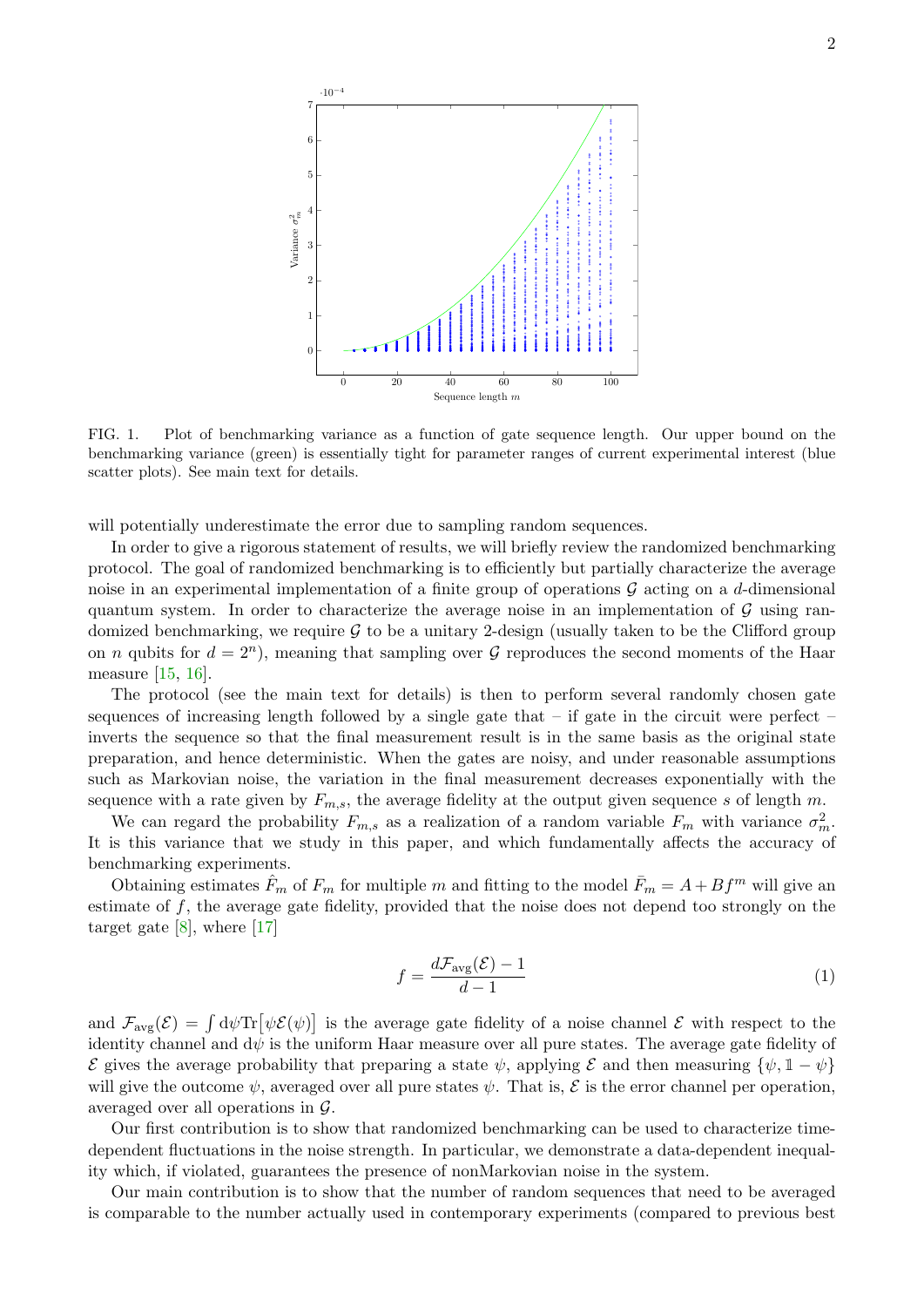estimates, which require 3 orders of magnitude more random sequences than currently used). In particular, we obtain explicit upper bounds on the variance of the benchmarking distribution of

$$
\sigma_m^2 \le m^2 r^2 + \frac{7mr^2}{4} + 6\delta mr + O(m^2 r^3) + O(\delta m^2 r^2),\tag{2}
$$

and

$$
\sigma_m^2 \le 4d(d+1)mr + O(m^2r^2d^4). \tag{3}
$$

on the variance over random sequences for benchmarking qubits and d-level systems respectively, where for the qubit bound,  $\delta$  quantifies the deviation from preparations and measurements in a Pauli eigenstate. Applying a variance-dependent version of Hoeffding's inequality [\[19\]](#page-3-8), sampling  $K =$  $-\log(2/\delta)/\log[H(\epsilon, \sigma_m^2)]$  random sequences is sufficient to obtain an absolute precision of  $\epsilon$  in the estimate of  $\bar{F}_m$  with probability  $1-\delta$ , where  $H(\epsilon, v) = \left(\frac{1}{1-\epsilon}\right)^{\frac{1-\epsilon}{v+1}} \left(\frac{v}{v+h}\right)^{\frac{1}{v+1}}$  $\frac{v}{v+\epsilon}$   $\frac{v+\epsilon}{v+\epsilon}$ . To illustrate the resources required for a rigorously guaranteed precision using our bounds, consider the following parameters for a single-qubit benchmarking experiment:  $m = 100, r = 10^{-4}, \epsilon = 1\%, \delta = 1\%$ . For these parameters, our upper bound of  $\sigma_m^2 = m^2r^2 + \frac{7}{4}mr^2$  (ignoring the higher-order terms) shows that  $K = 145$  random sequences suffice. This is an improvement by *orders of magnitude* over the previous best rigorously justifiable upper bound of  $10^5$  using the variance-independent Hoeffding inequality [\[8\]](#page-2-6).

Importantly, however, the quadratic scaling with m in the regime  $mr \ll 1$  is necessary for general noise source (see Fig. [1\)](#page-1-0). Therefore, a corollary of our result is that longer sequence lengths should be averaged over more random sequences in this regime, since having larger variance for larger m would generally cause less weight to be assigned to larger  $m$  when fitting to extract the average gate fidelity.

Furthermore, we prove that if the noise is unitary (or nonunital), then the variance due to sampling random sequences converges to a constant. If such noise sources (including nonunital noise and any unitary noise, such as over- and under-rotations) are believed to be present, substantially more random sequences need to be sampled. As such, our analysis shows that randomized benchmarking is most reliable in the regime  $mr \ll 1$ , although, since the next lowest order terms in our bound are  $\delta m^2 r^2$ and  $m^2r^3$ , the lowest order bounds on the variance should be approximately valid for  $mr \approx 0.1$ .

In conclusion, our results show rigorously that randomized benchmarking with arbitrary Markovian noise is generically almost as accurate as has previously been estimated in experiments [\[9,](#page-3-9) [10,](#page-3-0) [13\]](#page-3-3) and numerics [\[14\]](#page-3-4). However, we find that the number of random sequences should scale with the sequence so that the variance is independent of  $m$ . We also find that if near-unitary noise (such as under- and over-rotations) are a predominant noise source, then randomized benchmarking should be conducted in the regime  $mr \ll 1$ , since the variance due to sampling random sequences with such noise sources will remain large as m increases.

<span id="page-2-0"></span><sup>[1]</sup> Daniel Gottesman, "An Introduction to Quantum Error Correction and Fault-Tolerant Quantum Computation," (2009), [arXiv:0904.2557v1.](http://arxiv.org/abs/0904.2557v1)

<span id="page-2-1"></span><sup>[2]</sup> Isaac L. Chuang and Michael A. Nielsen, "Prescription for experimental determination of the dynamics of a quantum black box," J. Mod. Opt. 44[, 2455 \(1997\).](http://dx.doi.org/10.1080/09500349708231894)

<span id="page-2-2"></span><sup>[3]</sup> J. Poyatos, J. Cirac, and P. Zoller, "Complete Characterization of a Quantum Process: The Two-Bit Quantum Gate," [Phys. Rev. Lett.](http://dx.doi.org/ 10.1103/PhysRevLett.78.390) 78, 390 (1997).

<span id="page-2-3"></span><sup>[4]</sup> Seth T. Merkel, Jay M. Gambetta, John A. Smolin, Stefano Poletto, Antonio D. Córcoles, Blake R. Johnson, Colm A. Ryan, and Matthias Steffen, "Self-consistent quantum process tomography," [Phys. Rev. A](http://dx.doi.org/10.1103/PhysRevA.87.062119) 87, [062119 \(2013\).](http://dx.doi.org/10.1103/PhysRevA.87.062119)

<span id="page-2-4"></span><sup>[5]</sup> Joseph Emerson, Robert Alicki, and Karol Zyczkowski, "Scalable noise estimation with random unitary ˙ operators," [J. Opt. B Quantum Semiclassical Opt.](http://dx.doi.org/10.1088/1464-4266/7/10/021) 7, S347 (2005).

<sup>[6]</sup> E. Knill, D. Leibfried, R. Reichle, J. Britton, R. Blakestad, J. D. Jost, C. Langer, R. Ozeri, S. Seidelin, and D. J. Wineland, "Randomized benchmarking of quantum gates," Phys. Rev. A 77[, 012307 \(2008\).](http://dx.doi.org/ 10.1103/PhysRevA.77.012307)

<span id="page-2-5"></span><sup>[7]</sup> Easwar Magesan, Jay M. Gambetta, and Joseph Emerson, "Scalable and Robust Randomized Bench-marking of Quantum Processes," [Phys. Rev. Lett.](http://dx.doi.org/ 10.1103/PhysRevLett.106.180504) **106**, 180504 (2011).

<span id="page-2-6"></span><sup>[8]</sup> Easwar Magesan, Jay M. Gambetta, and Joseph Emerson, "Characterizing quantum gates via randomized benchmarking," Phys. Rev. A 85[, 042311 \(2012\).](http://dx.doi.org/ 10.1103/PhysRevA.85.042311)